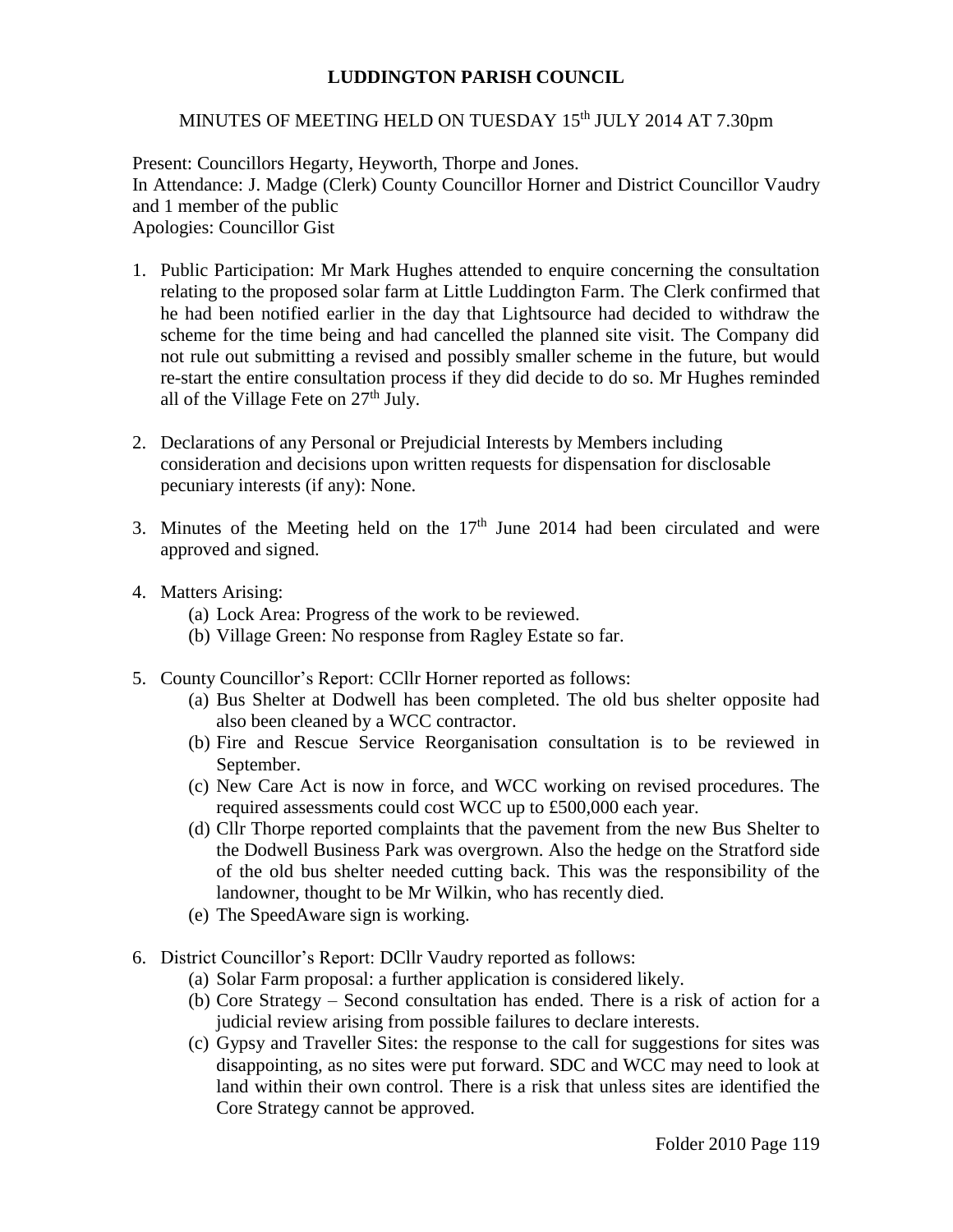- (d) Agricultural Barns: reminder that the planning rules have been relaxed so that redundant barns can be converted to residential use without formal planning application, only a notification process is necessary, but this does not apply to Listed Buildings or barns within a conservation area. The criteria for sustainability do not apply to such notification.
- (e) Development at Glen Yeat appears to have been built differently from the permission granted. It has been referred to the Planning Department. The security fence is also encroaching on to the pavement.
- 7. Finance:
	- (a) The Community Account stood at £6,946.34.
	- (b) The Annual Governance Statement was considered and approved, and signed.
	- (c) Following bill passed for payment:
		- i. £502.50 for P Rudge
		- ii. £45.00 for Luddington Village Hall.
- 8. Specific Agenda Items:
	- (a) Conservation Area: The contents of the original document creating the Luddington Conservation Area were considered. The features included the nature and variety of the trees especially at Avonvale, defined as an "arboretum", and the negative features of the cables over the Village Green. There had been recent complaints concerning the loss of trees, and progress in undergrounding cables. It was also noted that the consultation responses during the preparation of the Parish Plan indicated a strong desire to avoid light pollution in the area. It was agreed to investigate the process for changing the designation of the Conservation Area, either in its extent and/or in adding criteria to the features to be conserved.
	- (b) Broadband: Agreed to adjourn to the next Meeting.
- 9. Correspondence:
	- (a) WCC Local Dementia Friends advocate. It was agreed to invite Carole Zambonini to the next Annual Paris Meeting.
	- (b) Coventry & Warwick Reinvestment Trust Small Business Loan Fund
	- (c) WCC Compost Bin Workshops
	- (d) Healthwatch Warwickshire Annual Report 2013-14
	- (e) Dodwell Park Residents Association Newsletter circulated
	- (f) NALC Legal Topic Note Handling Complaints
	- (g) Lord Lieutenant of Warwickshire and Chairman of WCC Invitation to Service of Commemoration for Centenary of outbreak of World War  $I - 3<sup>rd</sup>$  August 2014. No-one available to attend.
	- (h) WALC Minutes of Parish and Town Council Liaison Meeting  $26<sup>th</sup>$  June 2014 and Notice of next Meeting on 29<sup>th</sup> October 2014.
	- (i) Laterlife Challenge
	- (j) Clerk to circulate further relevant correspondence
- 10. Planning: None
- 11. Business for Future Consideration: Possible acquisition and location of a defibrilator.